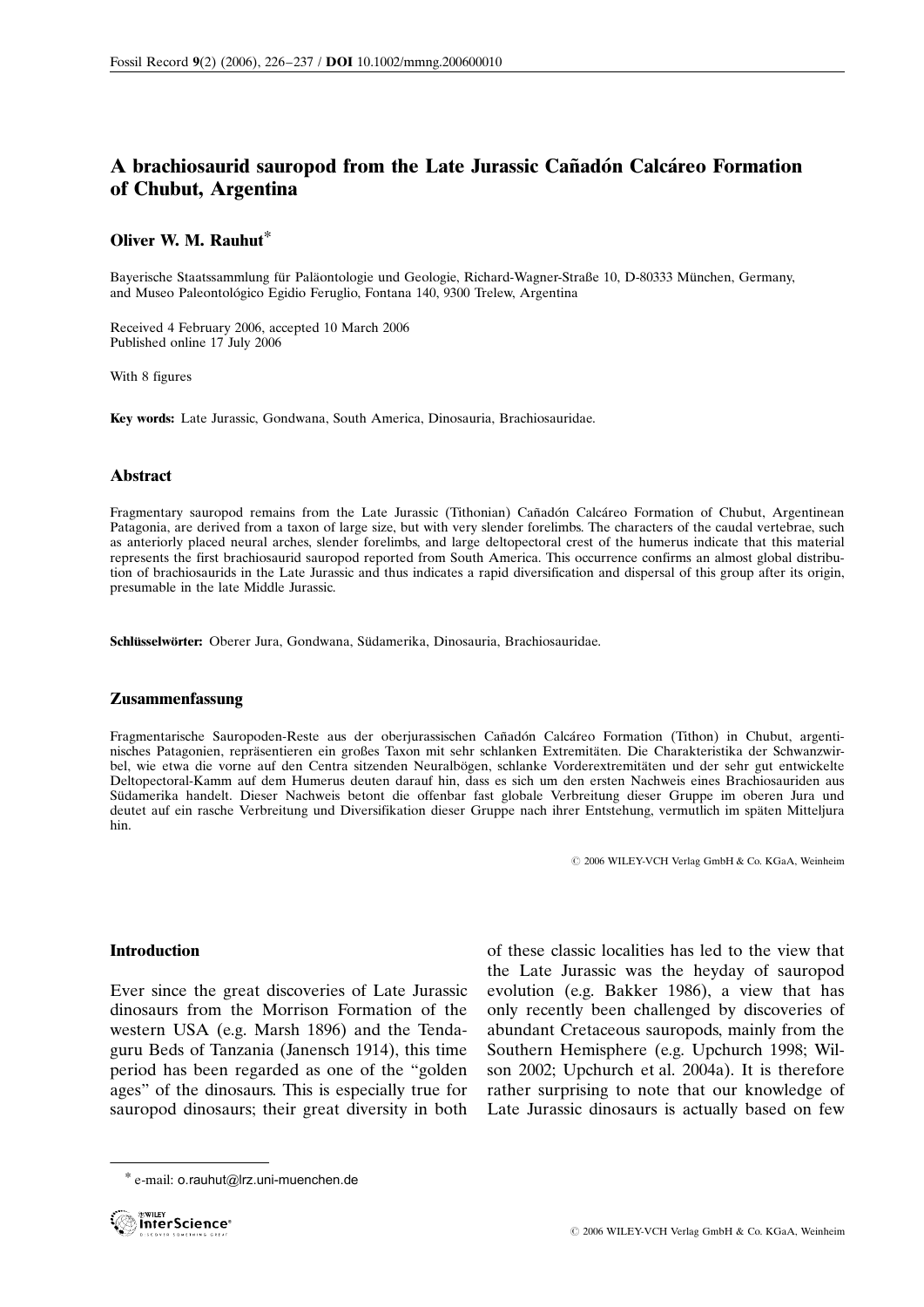localities; apart from the classic localities noted above, well-represented faunas are only known from the Upper Jurassic of Portugal (Antunes & Mateus 2003) and China (Weishampel et al. 2004). In the Southern Hemisphere, the situation is even worse. Apart from the famous Tendaguru Beds, a Late Jurassic fauna from Gondwana has only been reported from the Kadzi Formation of the Zambesi Valley of Zimbabwe (Raath & McIntosh 1987). However, the material recovered from this formation to date is extremely fragmentary (Raath & McIntosh 1987), and the identification of most taxa is questionable.

Late Jurassic dinosaurs from South America have long remained virtually unknown, with the only record described being an isolated dorsal vertebra of a sauropod of probably Late Jurassic age from Colombia (Langston & Durham 1955; Bonaparte 1981). Chong Diaz & Gasparini (1976) mentioned some still undescribed dinosaur remains from the Upper Jurassic of Chile, and only a few years later Bonaparte (1979) reported the first Jurassic dinosaur fauna from South America, represented by abundant material (see also Bonaparte 1986a, 1996). These animals, the theropod Piatnitzkysaurus and the sauropods Patagosaurus and Volkheimeria, came from the Cañadón Asfalto Formation of the Argentinean province of Chubut, which is usually considered to be of Callovian-Oxfordian age. More recently, a further sauropod from the Jurassic of Chubut, supposedly also from the Cañadón Asfalto Formation, was described as *Tehuel*chesaurus benitezii Rich et al., 1999. With Patagosaurus and Volkheimeria being basal, nonneosauropodan sauropods (Bonaparte 1986a, b, 1999; Wilson 2002; Upchurch et al. 2004a), and Tehuelchesaurus allegedly representing an omeisaurid (Rich et al. 1999; Upchurch et al. 2004a) this latest Middle to earliest Late Jurassic fauna would be strikingly different from the slightly younger fauna of Tendaguru (Aberhan et al. 2002). However, recent research indicates that the Cañadón Asfalto Formation is probably entirely Middle Jurassic in age (Rich et al. 1999; Volkheimer, pers. com 2002), and the rocks that have yielded Tehuelchesaurus can be referred to a different unit, the Cañadón Cacálreo Formation, which is Late Jurassic (Tithonian) in age (Proserpio 1987; Figari & Courtade 1993; Rauhut 2003; Rauhut et al. 2005). Furthermore, new preparation and a new analysis of the type of Tehuelchesaurus indicates that this taxon represents a camarasauromorph and, most probably, a titanosauriform, rather than an omeisaurid (Salgado 2001; Rauhut 2002; Rauhut et al. 2005). Finally, recently a dicraeosaurid sauropod, Brachytrachelopan mesai Rauhut et al. 2005, was reported, also from the Cañadón Calcáreo Formation.

Recent fieldwork resulted in the recovery of more dinosaur remains from the Cañadón Cal $c$ áreo Formation (Fig. 1), including the material described here.



Fig. 1. Simplified geological map of the study area and geographical setting of the localities mentioned in the text. 1 – type locality of Tehuelchesaurus benitezii Rich et al., 1999;  $2 -$  type locality of *Bra*chytrachelopan mesai Rauhut et al.,  $2005$ ;  $3$  – locality of the specimen figured in Fig. 2; 4 – localities of MPEF PV 3098 and 3099.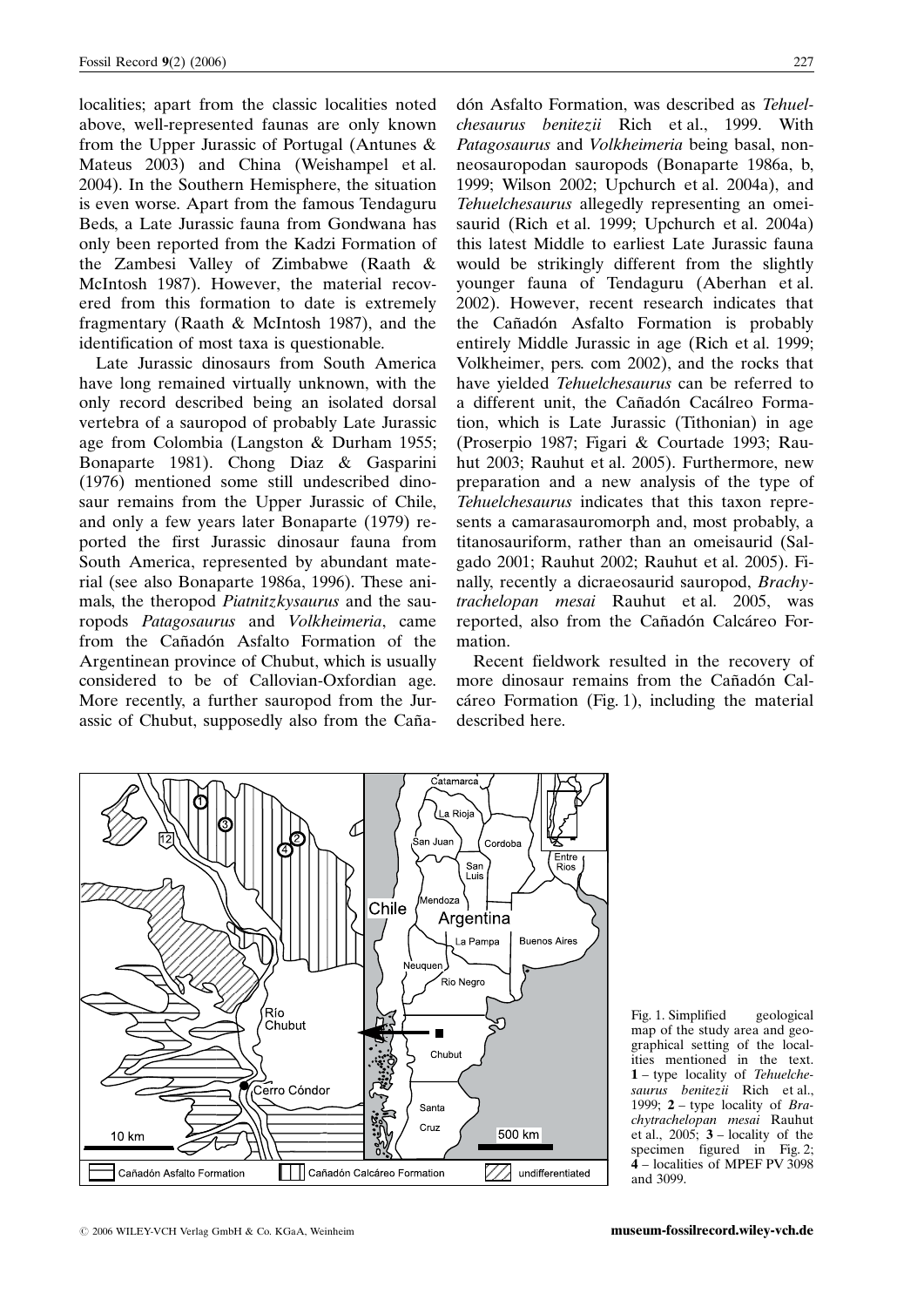## Geological and palaeontological context

The Cañadón Asfalto Basin is an extensional hemigraben structure related with the initial break-up of Gondwana (Zambrano 1987; Figari & Courtade 1993: Cortiñas 1996: Silva Nieto et al. 2002). The sediments usually included in the Cañadón Asfalto Formation (e.g. Turner 1983; Silva Nieto et al. 2003) represent the Jurassic continental sedimentary infill of this basin. As noted by Proserpio (1987) and especially Figari & Courtade (1993), these sedimentary rocks can be divided into two distinct units, which, according to Figari & Courtade (1993), are separated by a slight angular unconformity. The lower unit (Cañadón Asfalto Formation sensu stricto; Las Chacritas Member of Silva Nieto et al. 2003) consists mainly of lacustrine shales, marls, and limestones, with frequent basaltic intercalations and clastic layers (conglomerates and breccia) resulting from tectonic activities (Volkheimer in Tasch & Volkheimer 1970; Turner 1983; Figari & Courtade 1993; Cortiñas 1996; Cabaleri & Armella 1999, 2005). This sequence represents the syn-rift phase of the Basin evolution (Figari & Courtade 1993) and was greatly affected by synsedimentary tectonics and the Kimmeridgian phase of the Andean orogensis, so that the layers are frequently inclined, folded and faulted. These lacustrine sediments and their clastic intercalations have yielded a rich vertebrate fauna, including fishes, amphibians, turtles, squamates, crocodiles, mammals, pterosaurs, and dinosaurs (Bonaparte 1979, 1986a, 1996; Rauhut & Puerta 2001; Rauhut et al. 2001, 2002; Rauhut 2003, 2005; Unwin et al. 2004; Martin & Rauhut 2005).

The upper unit (Cañadón Asfalto Formation superior of Figari & Courtade 1993; Puesto Almada Member of the Cañadón Asfalto Formation of Silva Nieto et al. 2003; Cabaleri & Armella 2005; Cañadón Calcáreo Formation of Proserpio 1987) represents the post-rift phase of the Basin evolution (Figari & Courtade 1993; Cortiñas 1996; Page et al. 1999) and is composed of lacustrine shales at the base, which are followed by clastic fluvial and overbank deposits as the basin infill prograded (pers. obs.; see also Figari & Courtade 1993; Page et al. 1999). These rocks were deposited after the Kimmeridgian orogenetic phase and are thus much less tectonically disturbed than the sediments of the Cañadón Asfalto Formation sensu stricto. The age of this unit was long uncertain. Volkheimer (in Tasch & Volkheimer 1970) and Bocchino (1978) considered the lacustrine shales to be Late Cretaceous in age, whereas Turner (1983) assigned a late Middle – early Upper Jurassic age to these rocks. Musacchio et al. (1990) referred these layers to the Middle to Upper Jurassic, based on micropalaeontological evidence, but noted that a typical terminal Jurassic ostracode was missing in their samples. Figari & Courtade (1993) discuss the age of this sequence in some detail and mention unpublished biostratigraphic evidence for an Early Cretaceous age. Finally, a so far unpublished radiometric dating of a tuff in the basal part of the section resulted in a Tithonian age (Koukharsky pers. com. 2002).

The lacustrine section of the Cañadón Calcáreo Formation has long been known for abundant and well-preserved fishes (Bordas 1943; Bocchino 1967, 1978; Cione & Pereira 1987; López-Arbarello et al. 2002; López-Arbarello 2004). The fish fauna comprises at least two taxa of teleosts and one basal actinopterygian, presumably a coccolepid, plus several rarer, so far undescribed fishes (López-Arbarello 2004).

Tetrapods from the Cañadón Calcáreo Formation are so far only represented by undescribed turtle carapace fragments and saurischian dinosaurs. Theropods are only known from some unidentified teeth found in association with the type of Tehuelchesaurus benitezii (Rich et al. 1999) and fragmentary remains of a tetanuran (Rauhut 2002). Sauropods are the most abundant tetrapods and are known from some 20 specimens, most of which have not been excavated so far (Rauhut, unpublished data). Tehuelchesaurus benitezii is known from the type, an articulated partial postcranial skeleton (Rich et al. 1999), and probably another articulated, unexcavated partial skeleton. The dicraeosaurid Brachytrachelopan mesai is known from a fragmentary articulated skeleton (Rauhut et al. 2005). A further taxon of sauropod might be present, but is so far only represented by some large vertebral centra and a fragmentary scapula, which have not been collected. Finally, several specimens described here indicate the presence of a brachiosaurid titanosauriform.

Institutional abbreviations. MPEF: Museo Paleontológico Egidio Feruglio, Trelew, Argentina.

### Palaeontological Description

Unfortunately, the Cañadón Calcáreo brachiosaurid is so far only represented by fragmentary material, so that a formal description has to await the discovery (or excavation) of more com-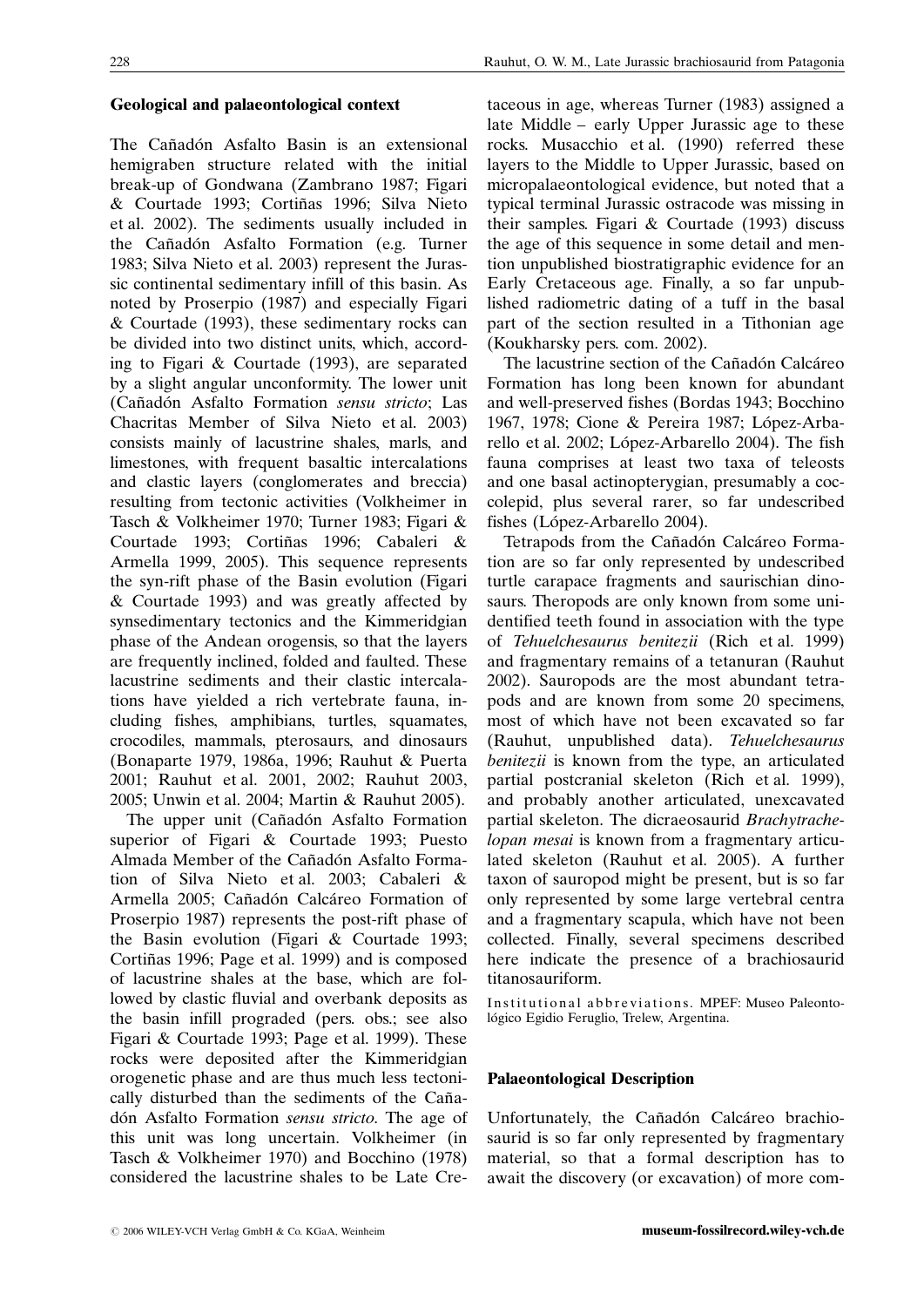

Fig. 2. Brachiosauridae indet. from the Cañadón Calcáreo Formation of Chubut, Argentina. Dorsal vertebra in anterior view (top) and radius (bottom) of an unexcavated partial postcranial skeleton.

plete remains. Furthermore, the three specimens discovered so far do not have overlapping elements. However, based on the characters exhibited, all of this material most probably represents a brachiosaurid sauropod, and thus might be referable to a single species, although this interpretation has to remain tentative until more complete remains have been discovered.

Unfortunately, one of the three specimens discovered still remains in the field. This specimen represents an associated fragmentary postcranial skeleton, including several dorsal vertebrae, elements of the pelvic girdle, and a radius (Fig. 2). The material is derived from a very large animal; the anterior face of an anterior dorsal vertebra is approximately 350 mm wide and the proximally incomplete radius is 970 mm long, with an estimated 10–15 cm missing, making the animal only slightly smaller than large Brachiosaurus brancai Janensch, 1914, from Tendaguru (Janensch 1950, 1961). The dorsal vertebrae are all exposed in anterior view; the centra are notably opisthocoelous and wider than high (Fig. 2). The most remarkable feature of the radius is the slenderness of the bone (Fig. 2); the least shaft diameter seems to be little more than 50 mm, or less than 5% the length of the bone, making it even considerably more slender than the radius of Brachiosaurus brancai (Janensch 1961).

The two other specimens were found in close proximity. One of them comprises an isolated humerus (MPEF PV 3098) that was found some 100 m apart from the second, a disarticulated to semiarticulated fragmentary postcranial skeleton (Fig. 3). The second specimen (MPEF PV 3099) comprises 13 caudal vertebrae, five chevrons, several rib fragments, a partial right pubis, a shaft fragment of a large limb bone (probably a humerus), and some unidentified fragments. Ten of the caudal vertebrae were found in semiarticulation, together with several chevrons, but the rest of the material was scattered (Fig. 3). Both specimens were found on a flat area of lowangled outcrop with rather dense vegetation and were separated by an erosional cut. Although it seems quite possible that both specimens are derived from the same horizon and the distance does not necessarily preclude them from belonging to the same individual, there is no positive evidence that they do represent a single animal. However, the distal shaft fragment of a probable humerus found with MPEF PV 3099 closely matches MPEF PV 3098 in size and morphology.

All vertebrae of MPEF PV 3099 have damaged neural arches, and also the pubis is strongly damaged. The vertebrae recovered represent proximal to middle caudals (Fig. 4A–D). All vertebrae are slightly amphicoelous. The centra of the proximal caudals (Fig. 4A, B) are considerably higher than long and broadly oval, almost round in outline. In the first centrum, the neural canal is placed considerably lower posteriorly than anteriorly, so that the posterior articular surface is lower than the anterior surface, indicating that this is one of the first caudal vertebrae (Janensch 1950). No lateral or ventral excavations are present. Although there is a notable incision between the articular ends, ventrally the chevron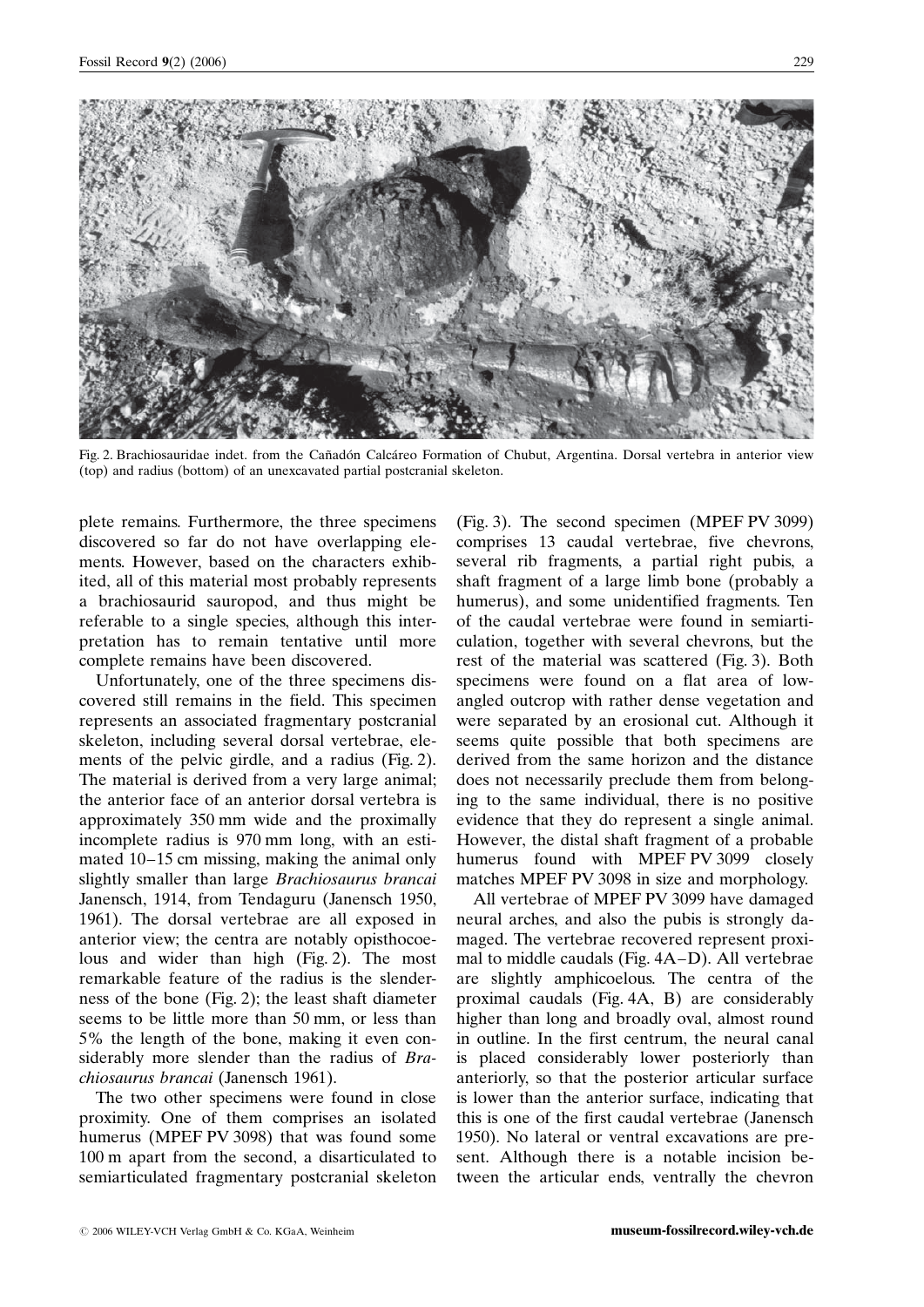

Fig. 3. Quarry map of the excavation site of the fragmentary brachiosaurid skeleton MPEF PV 3099 (locality DD 02) in the Cañadón Calcáreo Formation of Chubut, Argentina. Abbreviations:  $\mathbf{c}$  – chevron;  $\mathbf{h}$  – probable humeral fragment;  $\mathbf{p}$  – pubis;  $\mathbf{r}$  – rib fragment;  $\mathbf{v}$  – vertebra;  $\mathbf{w}$  – silicified wood.

facets are only weakly developed. Short, rod-like transverse processes with deep proximal bases are present on the posterior half of the centrum at its dorsal rim. The neural arch is simple, with a large, round neural canal, and lacking any lateral lamination. The prezygapophyses are small, oval and placed on short anterodorsal processes, whereas the postzygapophyses are found below the posterior base of the neural spine. The latter is broken, but its base indicates that it was a simple, anteroposteriorly short and transversely flattened rod.

Distally, the vertebral centra become relatively more elongate, which is mainly achieved by a rapid reduction of centrum height and width, rather than by an elongation of the centra (Fig. 4C, D). Although the centra are notably waisted, they are still massive. Especially the posterior chevron facets are marked as a notably anteroventral flexion of the ventral rim of the posterior articular surface. The transverse processes become more plate-like, but remain short and placed at the dorsal rim of the centrum. The

neural arches become anteroposteriorly shorter in relation to the centrum and are placed on the anterior half of the centra. In their simplicity and the development of the zygapophyses, the neural arches correspond to that of the anterior caudal. However, the prezygapophyses are anteriorly rather than anterodorsally directed and the neural spine seems to be inclined posterodorsally (Fig. 4C).

In none of the preserved chevrons is the hemal canal bridged proximally (Fig. 4E, F), although, based on their position in the quarry (Fig. 3) and morphology, both proximal and mid-caudal chevrons are represented. The most proximal chevron preserved is probably the first chevron. In contrast to more distal elements, it is anteroposteriorly flattened and V-shaped. The more distal elements are y-shaped, with a large hemal canal and a rod-like ventral part. The proximal articular facets are slightly expanded and posterodorsally directed.

The left pubis of this specimen is only represented by a strongly damaged section of the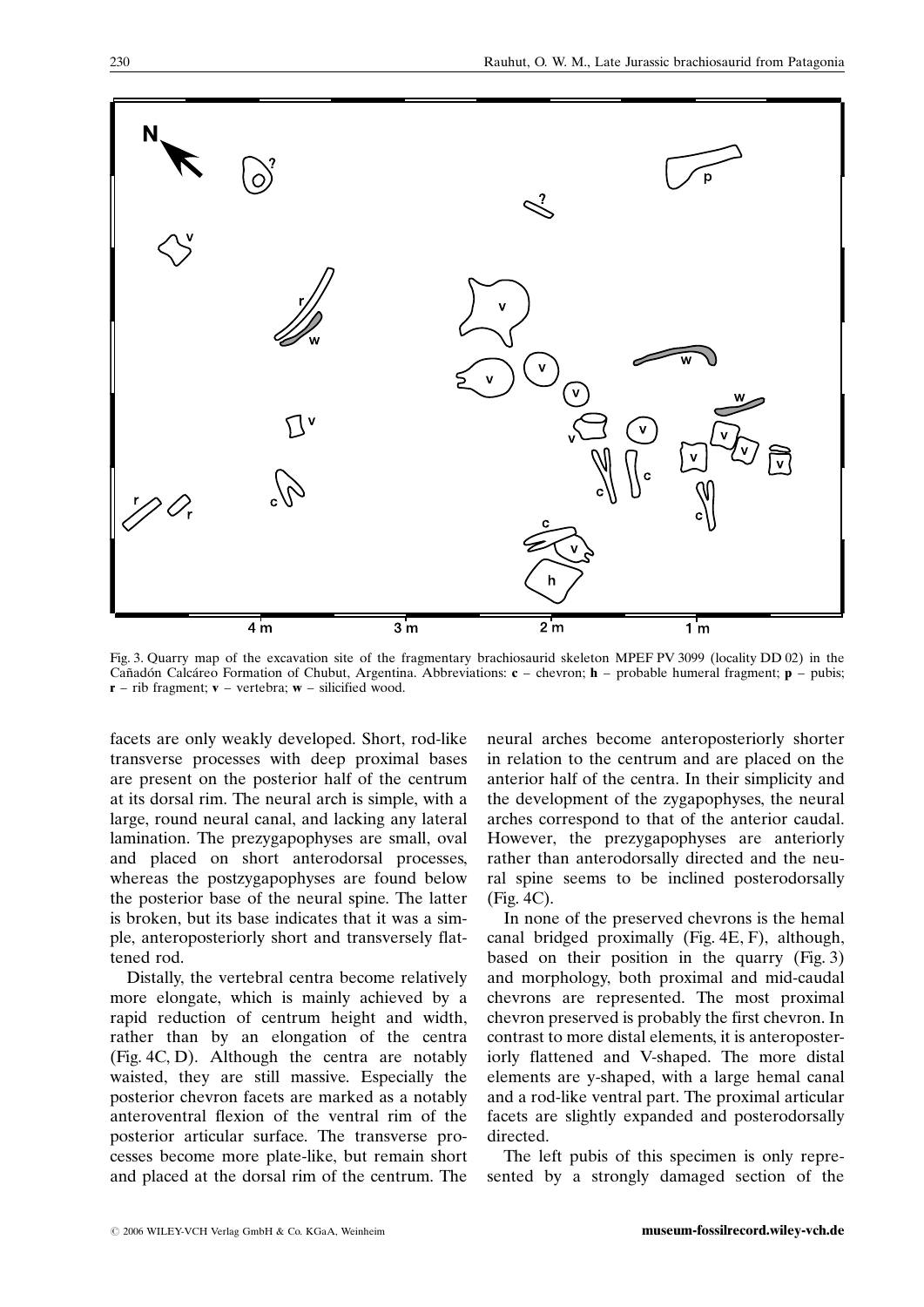

Fig. 4. Brachiosauridae indet. from the Cañadón Calcáreo Formation of Chubut, Argentina; MPEF PV 3099. A,  $\bf{B}$  – proximal caudal vertebra in left lateral  $(A)$  and anterior  $(B)$  views;  $C$  – proximal mid-caudal vertebra in right lateral view;  $D$  – distal mid-caudal vertebra in right lateral view;  $\mathbf{E}$  – first chevron in anterior view;  $\mathbf{F}$  – mid-caudal chevron in anterior view; **G, H** – left pubis in medial  $(G)$  and anterolateral  $(H)$  views. Abbreviations: **a** – ambiens process of the pubis.

pubic shaft (Fig. 4G, H). It seems to have a slightly longer shaft than the pubes of Brachiosaurus and is notably less expanded distally. Proximally, the distal end of a low, step-like ambiens process is present, similar to the situation in Brachiosaurus (Janensch 1961), but unlike the more pronounced process in diplodocoids (e.g. Janensch 1961, Upchurch et al. 2004b), or the straight anterior margin in Tehuelchesaurus (Rich et al. 1999).

The left humerus MPEF PV 3098 (Fig. 5) is more than 160 cm long (distal end eroded) and thus represents a large sauropod, although it is notably smaller than large specimens of Brachiosaurus (Riggs 1904; Janensch 1961). The bone is straight and has an anteroposteriorly flattened shaft. The minimum shaft width is c. 23 cm, or approximately 14% of the length of the bone. The articular ends are expanded, the proximal more so than the distal. However, with c. 53 cm, or 33% of the total length of the humerus, it is considerably more slender than in most sauropods, with the exception of brachiosaurids (e.g. Janensch 1961). The proximal end is rounded in anterior or posterior view, with the medial part being slightly elevated in comparison with the lateral part. The medial side is also considerably more expanded than the lateral one, so that the medial margin of the humerus is notably concave, whereas the lateral margin is almost straight proximally. On the posterior side of the proximal end, slightly displaced medially from the midline of the bone, a notable bulge is found.

The deltopectoral crest extends over slightly more than one third of the length of the bone. It is anteriorly directed and high, in contrast to the reduced deltopectoral crests of most sauropods. Distally, the shaft expands gradually transversely on both sides. On the posterior side, there is a shallow, triangular, distally widening depression. Anteriorly, the eroded bases of the two small, medially placed intercondylar ridges that are typical for sauropods, are found.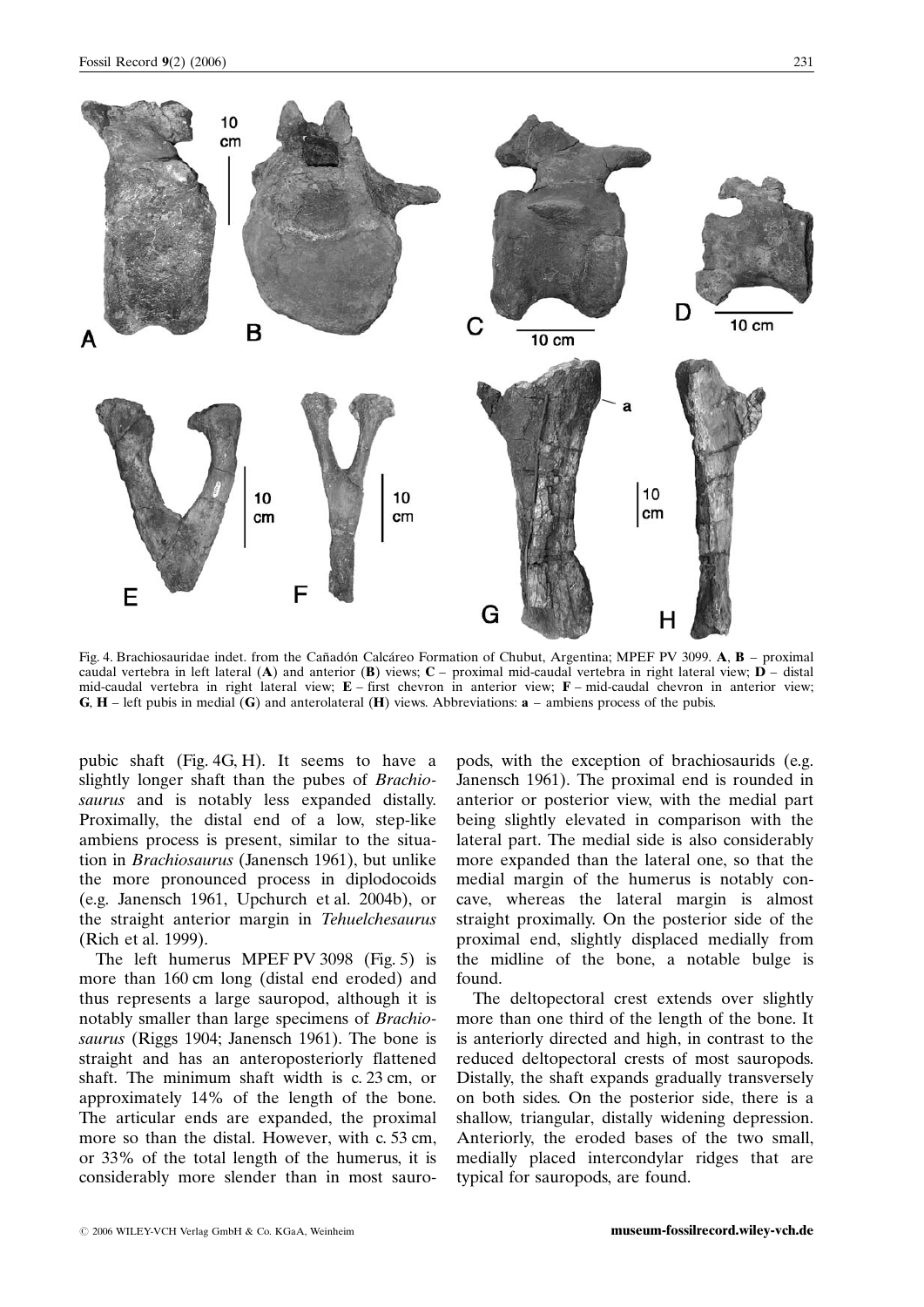

Fig. 5. Brachiosauridae indet. from the Cañadón Calcáreo Formation of Chubut, Argentina; MPEF PV 3098. Left humerus in anterior  $(A)$  and posterior  $(B)$  views.

## **Discussion**

## The systematic affinities of the material

All of the material shows characters that allow some inference concerning its systematic position within sauropods, indicating that all of it represents a basal titanosauriform.

The specimen MPEF PV 3099 shows proximally open hemal arches, which is a neosauropodan (Wilson 2002), or possibly camarasauromorph synapomorphy (Upchurch et al. 2004a). It furthermore exhibits one titanosauriform synapomorphy, the neural arches on the mid-caudal vertebrae anteriorly placed (Salgado et al. 1997; Upchurch 1998; Wilson & Sereno 1998; Upchurch et al. 2004a). Within titanosauriforms, it lacks the derived feature of procoelous proximal caudal vertebrae found in titanosaurs (Wilson 2002), indicating that it represents a basal titanosauriform. The morphology of the pubis excludes the specimen from Tehuelchesaurus, especially the less expanded distal end, more pronounced ambiens process, and more poorly developed anterior and lateral expansion of the proximal end (Rich et al. 1999). The specimen shows one unusual character in common with

Brachiosaurus, a V-shaped first chevron that is anteroposteriorly flattened (Janensch 1950: figs 109, 123). In other sauropods, such as Camarasaurus (Osborn & Mook 1921; McIntosh et al. 1996) or Apatosaurus (Upchurch et al. 2004b), this chevron is typically Y-shaped and does not differ significantly from the other chevrons, or is strongly modified, as in Jobaria (Sereno et al. 1999). However, first chevrons have been described in only few taxa, so more material is needed to establish this character as a brachiosaurid synapomorphy. Nevertheless, the caudal vertebrae and chevrons of MPEF PV 3099 agree with those of Brachiosaurus brancai in every detail, with the exception of the slightly more strongly posteriorly inclined neural spines in the mid-caudals (Janensch 1950).

The humerus MPEF PV 3098 is also very similar to the corresponding element in Brachiosaurus (Fig. 6; Riggs 1904; Janensch 1961), and shows the brachiosaurid synapomorphy of a large deltopectoral crest (Wilson & Sereno 1998; Upchurch et al. 2004a). Further brachiosaur synapomorphies might be the slenderness of the bone, with its greatest transverse width (proximally) being less than 35% of the length of the element (Janensch 1961), and the proximally almost straight and little expanded lateral margin (Fig. 6).

To further test the systematic affinities of specimens MPEF PV 3098 and 3099, their data was added to the phylogenetic analysis of Wilson (2002), plus three additional characters (neural arches in mid-caudal vertebrae placed anteriorly on the centrum; first caudal chevron V-shaped; lateral side of proximal humerus straight) and one additional character state (ambiens process developed as low step, with anterior side of proximal pubis straight; additional state two to Wilson's character no. 189; see appendix for codings). An analysis of the matrix with PAUP 4.0b10 (Swofford 2003) resulted in 9 equally parsimonious trees with a length of 441 steps (CI 0.66; RI 0.8; RC 0.528). The topology of the consensus tree (Fig. 7) does not differ from the cladogram published by Wilson (2002: fig. 13A), other than in that MPEF PV 3098 and 3099 form an unresolved trichotomy with Brachiosaurus, thus supporting the referral of this material to the Brachiosauridae.

Finally, the unexcavated specimen exhibits the camarasauromorph synapomorphy of strongly opisthocoelous dorsal vertebrae (Upchurch 1998; Wilson 2002) and shares with Brachiosaurus and several other titanosauriforms the derived char-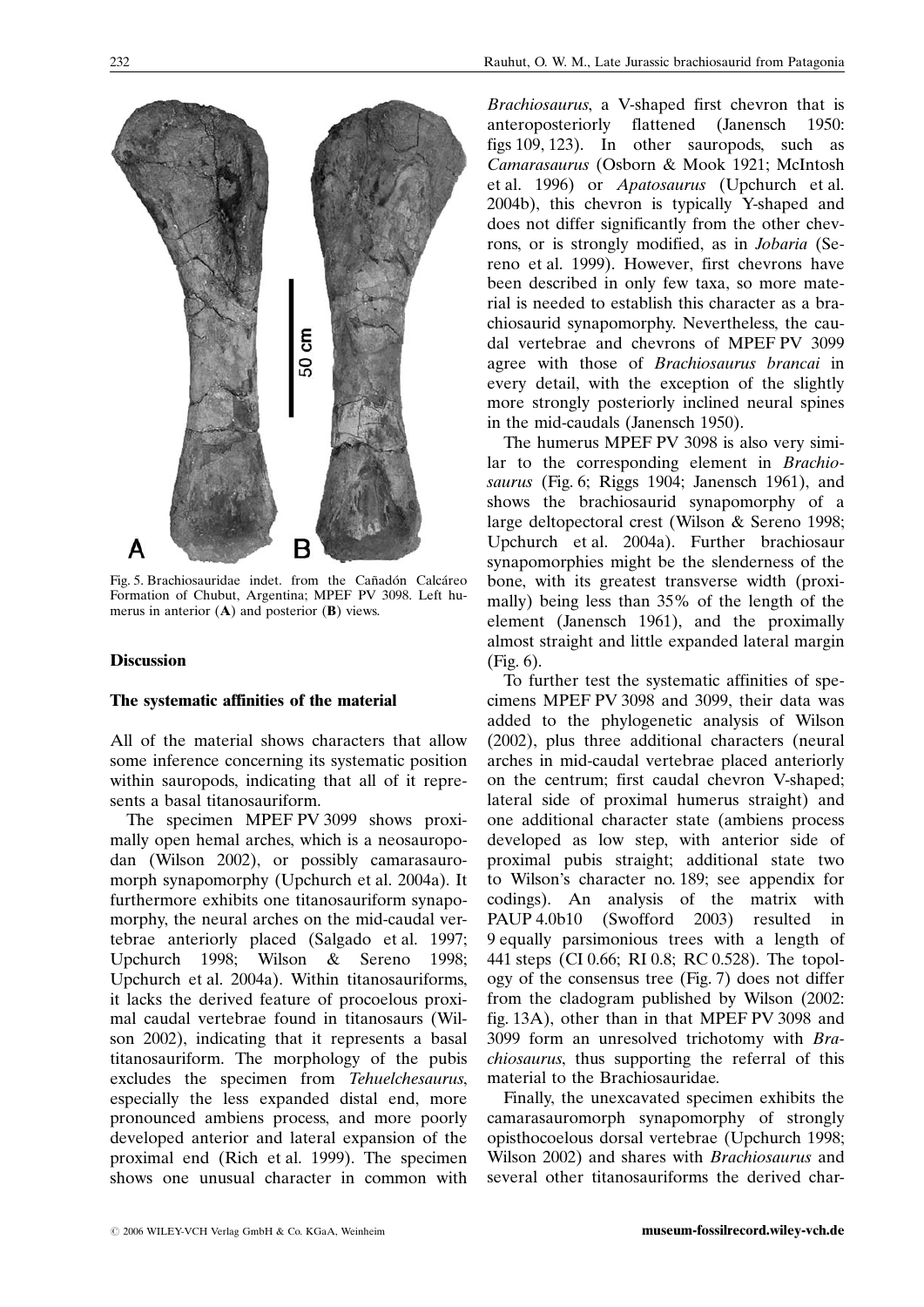

Fig. 6. Comparison of various sauropod humeri in anterior view.  $A$  – Brachiosauridae indet. from the Cañadón Calcáreo Formation;  $B$  – brachiosaurid *Brachiosaurus brancai* Janensch, 1914;  $C$  – basal camarasauromorph or titanosauriform *Tehuelche*saurus benitezii Rich et al., 1999;  $D -$  basal titanosaur Janenschia robusta (Fraas, 1908);  $E -$  diplodocid Apatosaurus louisae Holland, 1915; all drawn to the same length. (B, D after Janensch 1961; C after MPEF PV 1125; E after Gilmore 1936).

acter of dorsal vertebral centra that are considerably wider than high (see Janensch 1950). Furthermore, the extremely long and slender radius might be another argument for a referral of this material to the Brachiosauridae.

Thus, the material described here gives strong indication of the occurrence of brachiosaurid sauropods in the latest Jurassic of southern South America. Given the great similarity of the available material to the African taxon Brachiosaurus brancai, the material might even be refer-



Fig. 7. Phylogenetic position of specimens MPEF PV 3098 and 3099 according to a phylogenetic analysis using an emended version of the matrix of Wilson (2002). For clarity of illustration, basal taxa have been omitted and several higher taxa (Diplodocoidea and higher titanosaurs) have been collapsed into a single OTU. See text and appendix for details of the analysis.

able to the same genus, but more material is needed to confirm this.

## Implications for brachiosaurid evolution and biogeography

With the discovery of a probable brachiosaurid from South America, this clade is now known from the Upper Jurassic of all continents that have yielded Late Jurassic dinosaurs with the exception of China (Fig. 8). In North America, they are known as rare faunal elements (Foster 2003) from the Kimmeridgian-Tithonian Morrison Formation with the species Brachiosaurus altithorax Riggs, 1903, and, possibly, Dystylosaurus edwini Jensen, 1985, although the latter might be referable to the former (Upchurch et al. 2004a). Records from Europe include the species Lusotitan atalaiensis (Lapparent & Zbyszewski, 1957), from the Kimmeridgian-Tithonian of Portugal (Antunes & Mateus 2003), and "Ornithopsis" humerocristatus Hulke, 1874, from the Kimmeridgian of England (Upchurch & Martin 2003; Upchurch et al. 2004a). In the Southern Hemisphere, brachiosaurids are represented by Brachiosaurus brancai from the Kimmeridgian-Tithonian of Tanzania (Janensch 1914), Brachiosaurus sp. from the Upper Jurassic of Zimbabwe (Raath & McIntosh 1987), and probably the material described here from the Tithonian of Argentina.

The oldest known brachiosaurid is probably represented by material originally described as Ornithopsis leedsi Hulke, 1887, which is Callo-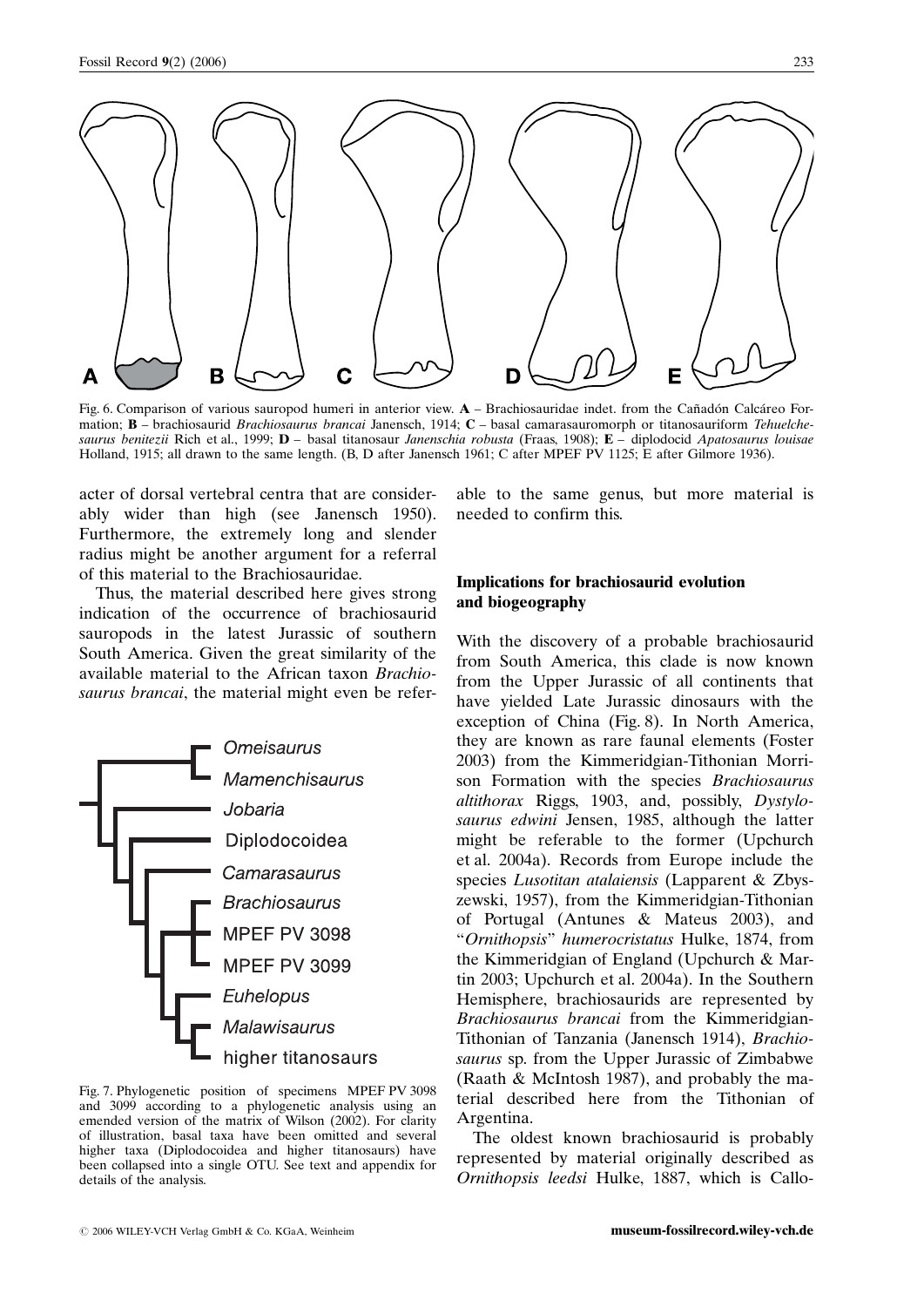

Fig. 8. Palaeogeographic map of the Upper Jurassic (Kimmeridgian) with known brachiosaurid occurrences marked. 1 – Tenda-<br>guru Beds (Kimmeridgian-(Kimmeridgian-Tithonian): Brachiosaurus bran $ca\ddot{i}$ ;  $2 -$  Kadzi Formation (unspecified Late Jurassic): Bra- $\tilde{chiosaurus}$  sp.;  $3 - \tilde{C}a\tilde{n}ad\tilde{n}$ Calcáreo Formation (Tithonian): brachiosaurid indet.; 4 – Morrison Formation (Kimmeridgian-Tithonian): Brachio-<br>saurus altithorax. ?Dvstvloaltithorax, ?Dystylosaurus edwini;  $5 -$ Unidade Sobral (Tithonian): Lusotitan atalaiensis; 6 – Kimmeridge Clay (Kimmeridgian): "Ornithopsis" humerocristatus. Map based on Smith et al. (1994).

vian in age (see Upchurch & Martin 2003). Volkheimeria chubutensis from the Callovian of Argentina (Bonaparte 1979, 1986a) was referred to the Brachiosauridae by McIntosh (1990), but this material shows many primitive characters (Bonaparte 1986a, b, 1999), which indicate that it is a non-neosauropodan sauropod (Bonaparte 1986b, 1999; Rauhut 2002). Likewise, the referral of the Bathonian Lapparentosaurus madagascariensis Bonaparte, 1986b, from Madagascar to the Brachiosauridae (McIntosh 1990; Upchurch 1998) is doubtful (Upchurch et al. 2004a), and the very primitive dorsal neural arches of this taxon indicate that its affinities might even lie outside Neosauropoda (Bonaparte 1986b, 1999).

Thus, on the basis of the current fossil evidence, a late Middle Jurassic origin for brachiosaurids can be assumed, followed by a rapid diversification and dispersal leading to an almost global distribution in the Late Jurassic. This conclusion is further supported by palaeogeographic data.

Although abundant dinosaur remains have been found in the Upper Jurassic of China (Weishampel et al. 2004), no brachiosaurid remains have been reported from eastern Asia so far. Since eastern Asia was separated from the rest of Pangea by epicontinental seas from the second half of the Middle Jurassic (Bathonian or early Callovian) to the late Early Cretaceous (Smith et al. 1994; Upchurch et al. 2002), this indicates that probably brachiosaur origins, but certainly brachiosaur dispersal happened after this separation began (in the Bathonian at the earliest; Smith et al. 1994). This global distribution with the exception of eastern Asia is also consistent with general patterns of dinosaurian

biogeography in the Jurassic that can be explained by vicariance due to the isolation of eastern Asia (Upchurch et al. 2002). On the other hand, the separation of North America/ Europe from the continents of the Southern Hemisphere, at least by epicontinental seas, was finalized towards the end of the Middle Jurassic (Smith et al. 1994; Upchurch et al. 2002; Ford & Golonka 2003). Since it seems unlikely that greater megafaunal exchange between these two landmasses was possible after that time, this leaves only a rather narrow timeframe of some 6–7 Ma for the radiation and almost global dispersal of brachiosaurids in the Middle Jurassic (Gradstein et al. 2005).

## **Conclusions**

Three fragmentary sauropod specimens from the Tithonian Cañadón Calcáreo Formation of Patagonia most probably represent a brachiosaurid, and thus constitute the first record of this clade from South America. Together with other skeletal evidence of Jurassic brachiosaurid distribution and the global palaeogeographic setting of these remains, this discovery indicates a rapid radiation and dispersal of this group in the late Middle Jurassic.

#### Acknowledgements

Special thanks are due to Dionide Mesa, who found specimens MPEF PV 3098 and 3099, and Patricia Navarro, who found the still unexcavated specimen. Daniel Mesa and his family and the Fernandez family are thanked for their hospitality during the fieldwork. Thanks are also due to the staff,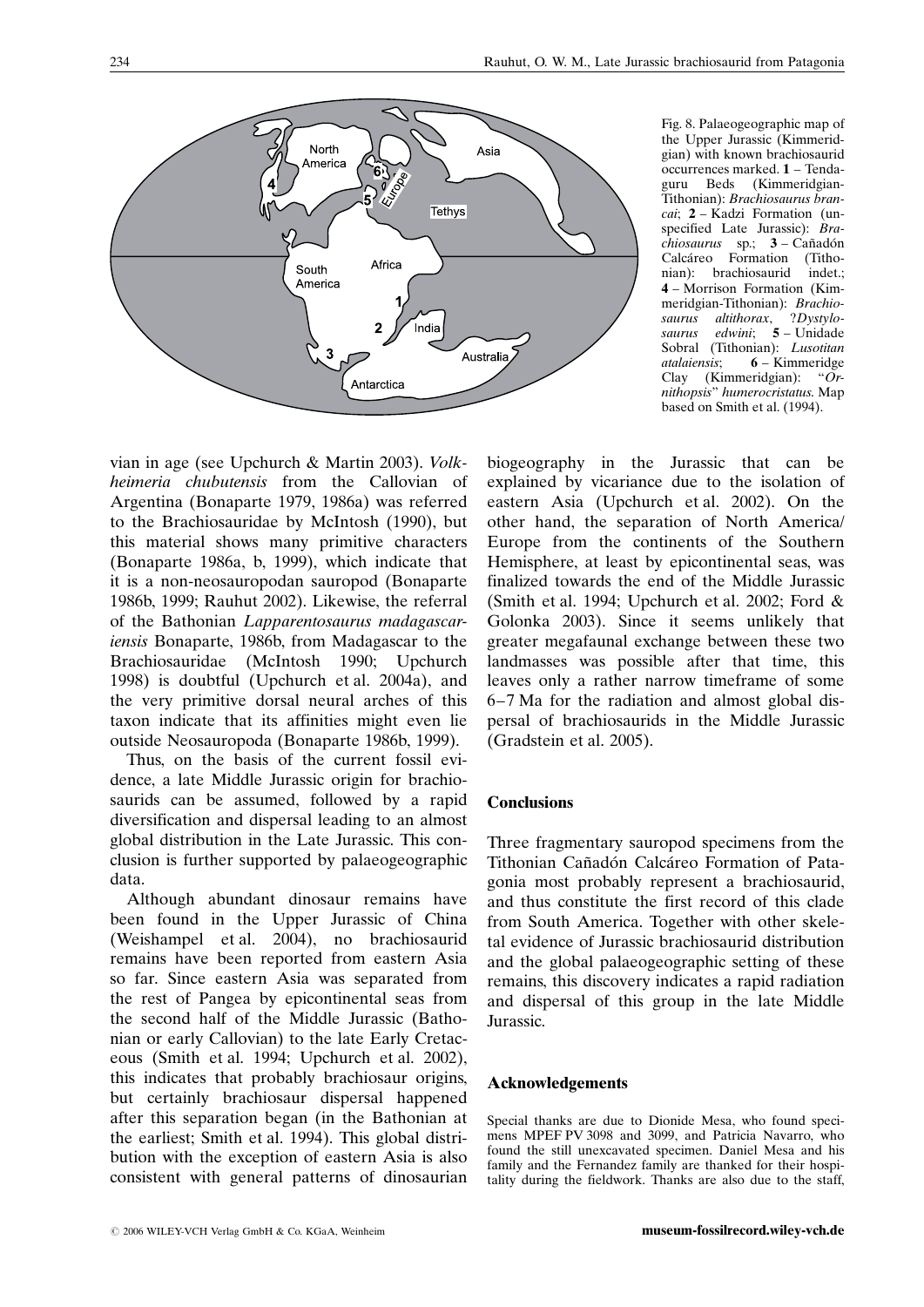especially Pablo Puerta, and volunteers of the Museo Paleontológico Egidio Feruglio in Trelew, Chubut, and to the preparators of this institution for the preparation of the remains. Wolfgang Volkheimer is thanked for insights into the geology of the of the continental Jurassic along the Chubut river, and Magda Koukharsky provided the information on the radiometric dating of the Cañadón Calcáreo Formation. This work greatly benefited from critical reviews by Kristina Curry-Rogers and Leonardo Salgado. Dieter Korn is thanked for handling the manuscript. Different stages of this project were financed by the German Academic Exchange Service (DAAD), Fundación Antorchas, BBC/Horizon, and the German Research Foundation (DFG), all of which is gratefully acknowledged. This is contribution No. 27 of the DFG Research Unit 533 "Biology of the sauropod dinosaurs. The evolution of gigantism".

#### References

- Aberhan, M., Bussert, R., Heinrich, W.-D., Schrank, E., Schultka, S., Sames, B., Kriwet, J. & Kapilima, S. 2002. Palaeoecology and depositional environments of the Tendaguru Beds (Late Jurassic to Early Cretaceous, Tanzania). – Mitteilungen aus dem Museum für Naturkunde Berlin, Geowissenschaftliche Reihe 5: 19–44.
- Antunes, M. T. & Mateus, O. 2003. Dinosaurs of Portugal. Comptes Rendus Palevol 2: 77–95.
- Bakker, R. T. 1986. Dinosaur heresies. 481 pp., Zebra Books, New York.
- Bocchino, A. 1967. Luisiella inexcutata gen. et sp. nov. (Pisces, Clupeiformes, Dussumieriidae) del Jurásico superior de la provincia de Chubut, Argentina. – Ameghiniana 4 (2): 91–100.
- 1978. Revisión de los Osteichthyes fósiles de la República Argentina. I. Identidad de Tharrias feruglioi Bordas 1943 y Oligopleurus groeberi Bordas 1943. – Ameghiniana 15 (3–4): 301–320.
- Bonaparte, J. F. 1979. Dinosaurs: a Jurassic assemblage from Patagonia. – Science 205: 1377–1379.
- 1981. Inventario de los vertebrados Jurásicos de América del Sur. In Volkheimer, W. & Musacchio, E. A. (eds). Cuencas sedimentarias del Jurásico y Cretácico de América del Sur, Volumen 2: 661–684, Comite´ Sudamericano del Jurásico y Cretácico, Buenos Aires.
- 1986a. Les Dinosaures (Carnosaures, Allosauridés, Sauropodes, Cétiosauridés) du Jurassique moyen de Cerro Cóndor (Chubut, Argentine). – Annales de Paléontologie 72: 247–289, 326–386.
- 1986b. The early radiation and phylogenetic relationships of the Jurassic sauropod dinosaurs, based on vertebral anatomy. In Padian,  $\bar{K}$ . (ed.). The Beginning of the Age of Dinosaurs: 245–258, Cambridge University Press, Cambridge.
- 1996. Dinosaurios de América del Sur. 174 pp., Museo Argentino de Ciencias Naturales "Bernardino Rivadavia", Buenos Aires.
- 1999. Evolución de las vértebras presacras en Sauropodomorpha. – Ameghiniana 36 (2): 115–187.
- Bordas, A. F. 1943. Peces del Cretáceo del Río Chubut (Patagonia). – Physis 19 (53): 313–318.
- Cabaleri, N. G. & Armella, C. 1999. Facies lacustres de la Formación Cañadón Asfalto (Caloviano-Oxfordiano), en la quebrada Las Chacritas, Cerro Cóndor, provincia del Chubut. – Revista de la Asociación Geológica Argentina 54 (4): 375–388.
- 2005. Influence of a biohermal belt on the lacustrine sedimentation of the Cañadón Asfalto Formation (Upper Jurassic, Chubut Province, Southern Argentina). – Geologica Acta 3 (2): 205–214.
- Chong Diaz, G. & Gasparini, Z. B. d. 1976. Los vertebrados Mesozoicos de Chile y su aporte geo-paleontológico. – Actas del Sexto Congreso Geológico Argentino 1: 45–67.
- Cione, A. L. & Pereira, S. M. 1987. Los peces del Jurásico de Argentina. El Jurásico anterior a los movimientos intermálmicos. In Volkheimer, W. (ed.). Bioestratigrafía de los Sistemas Regionales del Jurásico y el Cretácico de América del Sur, Vol. 1: 287–298, CRICYT, Mendoza.
- Cortiñas, J. S. 1996. La cuenca de Somuncurá Cañadón Asfalto: sus límites, ciclos evolutivos del relleno sedimentario y posibilidades exploratorias. - XIII Congreso Geológico Argentino y III Congreso de Exploración de Hidrocarburos, Actas 1: 147–163.
- Figari, E. G. & Courtade, S. F. 1993. Evolución tectosedimentaria de la Cuenca de Cañadón Asfalto, Chubut, Argentina. - XII Congreso Geológico Argentino y II Congreso de Exploración de Hidrocarburos, Actas 1: 66–77.
- Ford, D. & Golonka, J. 2003. Phanerozoic paleogeography, paleoenvironment and lithofacies maps of the circum-Atlantic margins. – Marine and Petroleum Geology 20: 249–285.
- Foster, J. R. 2003. Paleoecological analysis of the vertebrate fauna of the Morrison Formation (Upper Jurassic), Rocky Mountain Region, USA. – Bulletin of the New Mexico Museum of Natural History & Science 23: 1–95.
- Fraas, E. 1908. Ostafrikanische Dinosaurier. Palaeontographica 55: 105–144.
- Gilmore, C. W. 1936. Osteology of Apatosaurus, with special reference to specimens in the Carnegie Museum. – Memoirs of the Carnegie Museum 11 (4): 175–271.
- Gradstein, F. M., Ogg, J. G., Smith, A. G., Agterberg, F. P., Bleeker, W., Cooper, R. A., Davydov, V., Gibbard, P., Hinnov, L. A., House, M. R., Lourens, L., Luterbacher, H. P., McArthur, J., Melchin, M. J., Robb, L. J., Shergold, J., Villeneuve, M., Wardlaw, B. R., Ali, J., Brinkhuis, H., Hilgen, F. J., Hooker, J., Howarth, R. J., Knoll, A. H., Laskar, J., Monechi, S., Plumb, K. A., Powell, J., Raffi, I., Röhl, U., Sadler, P., Sanfilippo, A., Schmitz, B., Shackleton, N. J., Shields, G. A., Strauss, H., Van Dam, J., van Kolfschoten, T., Veizer, J. & Wilson, D. 2004. A geologic time scale 2004. 589 pp., Cambridge University Press, Cambridge.
- Holland, W. J. 1915. A new species of Apatosaurus. Annals of the Carnegie Museum 10: 143-145.
- Hulke, J. W. 1874. Note on a very large saurian limb-bone adapted for progression upon land, from the Kimmeridge Clay of Weymouth, Dorset. – Quarterly Journal of the Geological Society of London 30: 16–17.
- 1887. Note on some dinosaurian remains in the collection of A. Leeds, Esq., of Eyebury, Northamptonshire. – Quarterly Journal of the Geological Society of London 43: 695–702.
- Janensch, W. 1914. Übersicht über die Wirbeltierfauna der Tendaguruschichten, nebst einer kurzen Charakterisierung der neu aufgeführten Arten von Sauropoden. – Archiv für Biontologie  $3$  (1): 81–110.
- 1950. Die Wirbelsäule von Brachiosaurus brancai. Palaeontographica, Supplement 7 (I, 3): 27–93.
- 1961. Die Gliedmaszen und Gliedmaszengürtel der Sauropoden der Tendaguru-Schichten. – Palaeontographica, Supplement 7 (I, 3): 177–235.
- Jensen, J. A. 1985. Three new sauropod dinosaurs from the Upper Jurassic of Colorado. – Great Basin Naturalist 45: 697–709.
- Langston, W. & Durham, J. W. 1955. A sauropod dinosaur from Columbia. – Journal of Paleontology 29 (6): 1047– 1051.
- Lapparent, A. F. d. & Zbyszewski, G. 1957. Les Dinosauriens du Portugal. – Mémoire de Services Géologiques du Portugal (Nouvelle Série)  $2: 1-63$ .
- López-Arbarello, A. 2004. The record of Mesozoic fishes from Gondwana (excluding India and Madagascar). In Arratia, G. & Tintori, A. (eds). Mesozoic Fishes 3 – Sys-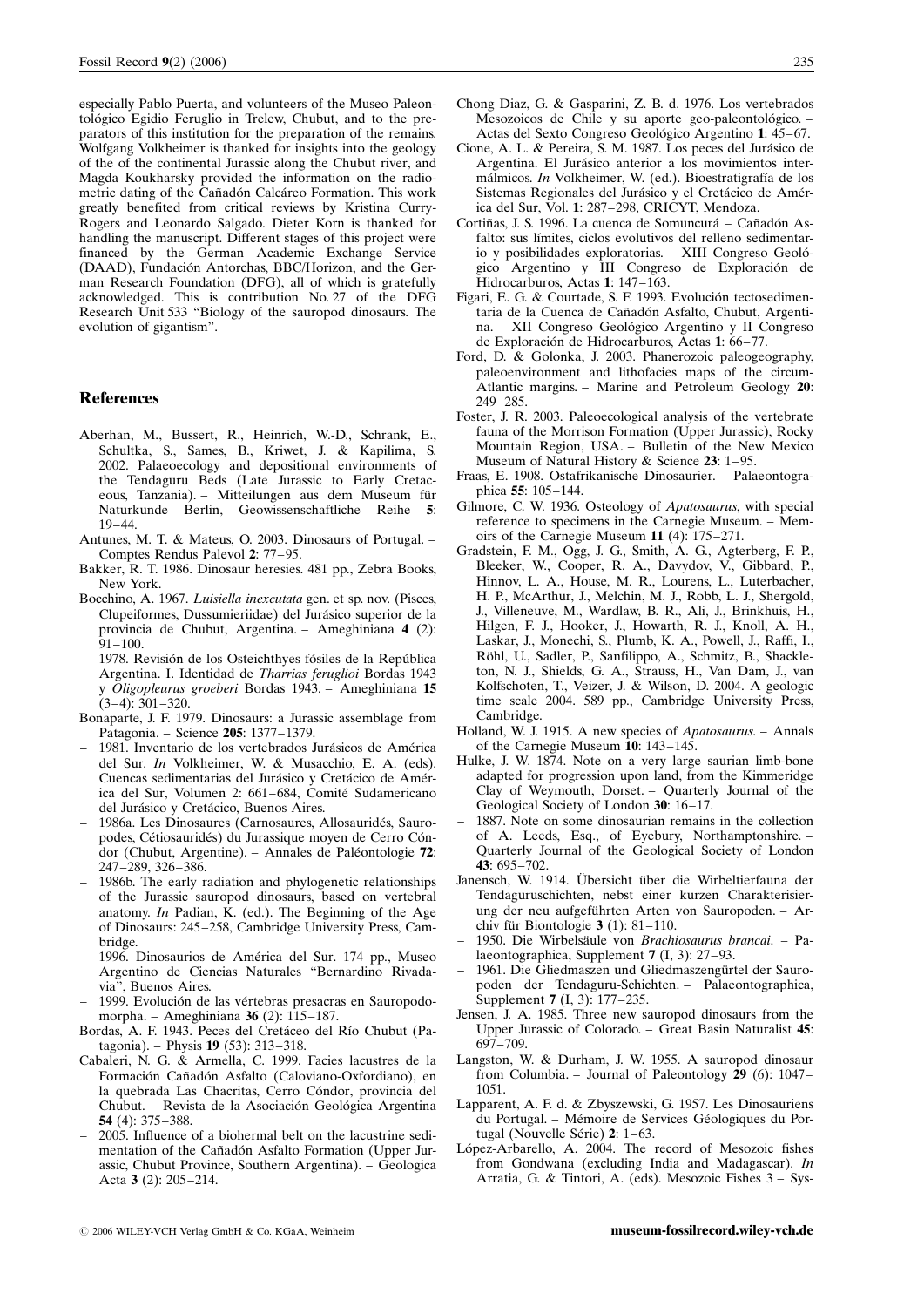tematics, Paleoenvironments and Biodiversity: 597–624, Verlag Dr. Friedrich Pfeil, Munich.

- López-Arbarello, A., Arratia, G. & Cordoniú, L. 2002. Coccolepids from South America and the early history of Chondrostei. – Journal of Vertebrate Paleontology 22 (suppl. to 3): 80A–81A.
- Marsh, O. C. 1896. The dinosaurs of North America. Sixteenth Annual Report of the United States Geological Survey 1994–95: 133–244.
- Martin, T. & Rauhut, O. W. M. 2005. Mandible and dentition of Asfaltomylos patagonicus (Australosphenida, Mammalia) and the evolution of tribosphenic teeth. – Journal of Vertebrate Paleontology 25 (2): 414–425.
- McIntosh, J. S. 1990. Sauropoda. In Weishampel, D. B., Dodson, P. & Osmólska, H. (eds). The Dinosauria: 345–401, University of California Press, Berkeley.
- McIntosh, J. S., Miller, W. E., Stadtman, K. L. & Gillette, D. D. 1996. The osteology of Camarasaurus lewisi (Jensen, 1988). – Brigham Young University Geology Studies 41: 73–115.
- Musacchio, E. A., Beros, C. & Pujana, I. 1990. Microfósiles continentales del Jurásico y el Cretácico en Chubut y su contribución a la bioestratigrafia de la Cuenca del Golfo San Jorge, Argentina. In Volkheimer, W. (ed.). Bioestratigrafía de los Sistemas Regionales del Jurásico y el Cretácico de América del Sur, Vol. 2: 355-383, CRICYT, Mendoza.
- Osborn, H. F. & Mook, C. C. 1921. Camarasaurus, Amphicoelias, and other sauropods of Cope. – Memoirs of the American Museum of Natural History 3 (3): 247–287.
- Page, R., Ardolino, A., de Barrio, R. E., Franchi, M., Lizuain, A., Page, S. & Nieto, D. S. 1999. Estratigrafía del Jurásico y Cretácico del Macizo de Somún Curá, Provincias de Río Negro y Chubut. In Caminos, R. (ed.). Geología Argentina: 460-488, Subsecretaría de Minería de la Nación. Buenos Aires.
- Proserpio, C. A. 1987. Descripción geológica de la Hoja 44 e, Valle General Racedo, Pcia. del Chubut. - Dirección Nacional de Minería y Geología, Boletín 201: 1-102.
- Raath, M. A. & McIntosh, J. S. 1987. Sauropod dinosaurs from the central Zambesi valley, Zimbabwe, and the age of the Kadzi Formation. – South African Journal of Geology 90 (2): 107–119.
- Rauhut, O. W. M. 2002. Dinosaur evolution in the Jurassic: A South American perspective. – Journal of Vertebrate Paleontology 22 (suppl. to 3): 89A.
- 2003. A dentary of Patagosaurus (Sauropoda) from the Middle Jurassic of Patagonia. – Ameghiniana 40 (3): 425–432.
- 2005. Osteology and relationships of a new theropod dinosaur from the Middle Jurassic of Patagonia. – Palaeontology 48 (1): 87–110.
- Rauhut, O. W. M., López-Arbarello, A., Puerta, P. & Martin, T. 2001. Jurassic vertebrates from Patagonia. – Journal of Vertebrate Paleontology 21 (suppl. to 3): 91A.
- Rauhut, O. W. M., Martin, T., Ortiz-Jaureguizar, E. & Puerta, P. 2002. A Jurassic mammal from South America. Nature 416: 165–168.
- Rauhut, O. W. M. & Puerta, P. 2001. New vertebrate fossils from the Middle-Late Jurassic Cañadon Asfalto Formation of Chubut, Argentina. – Ameghiniana 38 (4, Suplemento): 16R.
- Rauhut, O. W. M., Remes, K., Fechner, R., Cladera, G. & Puerta, P. 2005. Discovery of a short-necked sauropod dinosaur from the Late Jurassic period of Patagonia. – Nature 435: 670–672.
- Rich, T. H., Vickers-Rich, P., Gimenez, O., Cúneo, R., Puerta, P. & Vacca, R. 1999. A new sauropod dinosaur from Chubut Province, Argentina. – National Science Museum Monographs **15**: 61-84.
- Riggs, E. S. 1903. Brachiosaurus altithorax, the largest known dinosaur. – American Journal of Science (ser. 4) 15: 299– 306.
- 1904. Structure and relationships of opisthocoelian dinosaurs. Part II. The Brachiosauridae. – Field Columbian Museum Publications, Geological Series 2 (6): 229–247.
- Salgado, L. 2001. Los Saurópodos de Patagonia: sistemática, evolución y paleobiología. In Actas de las II Jornadas de Paleontología de Dinosaurios y su Entorno: 139-168, Salas de los Infantes, Burgos.
- Salgado, L., Coria, R. A. & Calvo, J. O. 1997. Evolution of titanosaurid sauropods. I: Phylogenetic analysis based on the postcranial evidence. – Ameghiniana 34 (1): 3–32.
- Sereno, P. C., Beck, A. L., Dutheil, D. B., Larsson, H. C. E., Lyon, G. H., Moussa, B., Sadleir, R. W., Sidor, C. A., Varricchio, D. J., Wilson, G. P. & Wilson, J. A. 1999. Cretaceous sauropods from the Sahara and the uneven rate of skeletal evolution among dinosaurs. – Science 286: 1342–1347.
- Silva Nieto, D. G., Cabaleri, N. G. & Salani, F. M. 2003. Estratigrafía de la Formación Cañadón Asfalto (Jurásico Superior), provincia del Chubut, Argentina. – Ameghiniana 40 (4, Suplemento): 46R.
- Silva Nieto, D. G., Cabaleri, N. G., Salani, F. M. & Coluccia, A. 2002. Cañadón Asfalto, una cuenca tipo "pull apart" en el área de Cerro Cóndor, provincia del Chubut. – XV Congreso Geológico Argentino, El Calafate, Acta 1: 238–244.
- Smith, A. G., Smith, D. G. & Funnell, B. M. 1994. Atlas of Mesozoic and Cenozoic coastlines. 99 pp., Cambridge University Press, Cambridge.
- Swofford, D. L. 2003. PAUP\*. Phylogenetic Analysis Using Parsimony (\*and other methods). Version 4. – Sinauer Associates, Sunderland, Massachusetts.
- Tasch, P. & Volkheimer, W. 1970. Jurassic conchostracans from Patagonia. – University of Kansas, Paleontological Contributions 50: 1–23.
- Turner, J. C. 1983. Descripción geológica de la Hoja 44d, Colan Conhué. – Dirección Nacional de Minería y Geología, Boletín 197: 1-78.
- Unwin, D. M., Rauhut, O. W. M. & Haluza, A. 2004. The first "rhamphorhynchoid" from South America and the early history of pterosaurs. In Reitner, J., Reich, M. & Schmidt, G. (eds). Geobiologie. 74. Jahrestagung der Paläontologischen Gesellschaft, Göttingen, 02. bis 08. Oktober 2004. Kurzfassungen der Vorträge und Poster: 235–237, Universitätsdrucke Göttingen, Göttingen.
- Upchurch, P. 1998. The phylogenetic relationships of sauropod dinosaurs. – Zoological Journal of the Linnean Society 124: 43–103.
- Upchurch, P., Barrett, P. M. & Dodson, P. 2004. Sauropoda. In Weishampel, D. B., Dodson, P. & Osmólska, H. (eds). The Dinosauria. Second Edition: 259–322, University of California Press, Berkeley.
- Upchurch, P., Hunn, C. A. & Norman, D. B. 2002. An analysis of dinosaurian biogeography: evidence for the existence of vicariance and dispersal patterns caused by geological events. – Proceedings of the Royal Society of London B 269: 613–621.
- Upchurch, P. & Martin, J. 2003. The anatomy and taxonomy of Cetiosaurus (Saurischia, Sauropoda) from the Middle Jurassic of England. – Journal of Vertebrate Paleontology 23 (1): 208–231.
- Upchurch, P., Tomida, Y. & Barrett, P. M. 2004. A new specimen of Apatosaurus ajax (Sauropoda: Diplodocidae) from the Morrison Formation (Upper Jurassic) of Wyoming, USA. – National Science Museum Monographs 26: 1–108.
- Weishampel, D. B., Barrett, P. M., Coria, R. A., Le Loeuff, J., Xu, X., Zhao, X., Sahni, A., Gomani, E. M. P. & Noto, C. R. 2004. Dinosaur distribution. In Weishampel, D. B., Dodson, P. & Osmólska, H. (eds). The Dinosauria. Second Edition: 517–606, University of California Press, Berkeley.